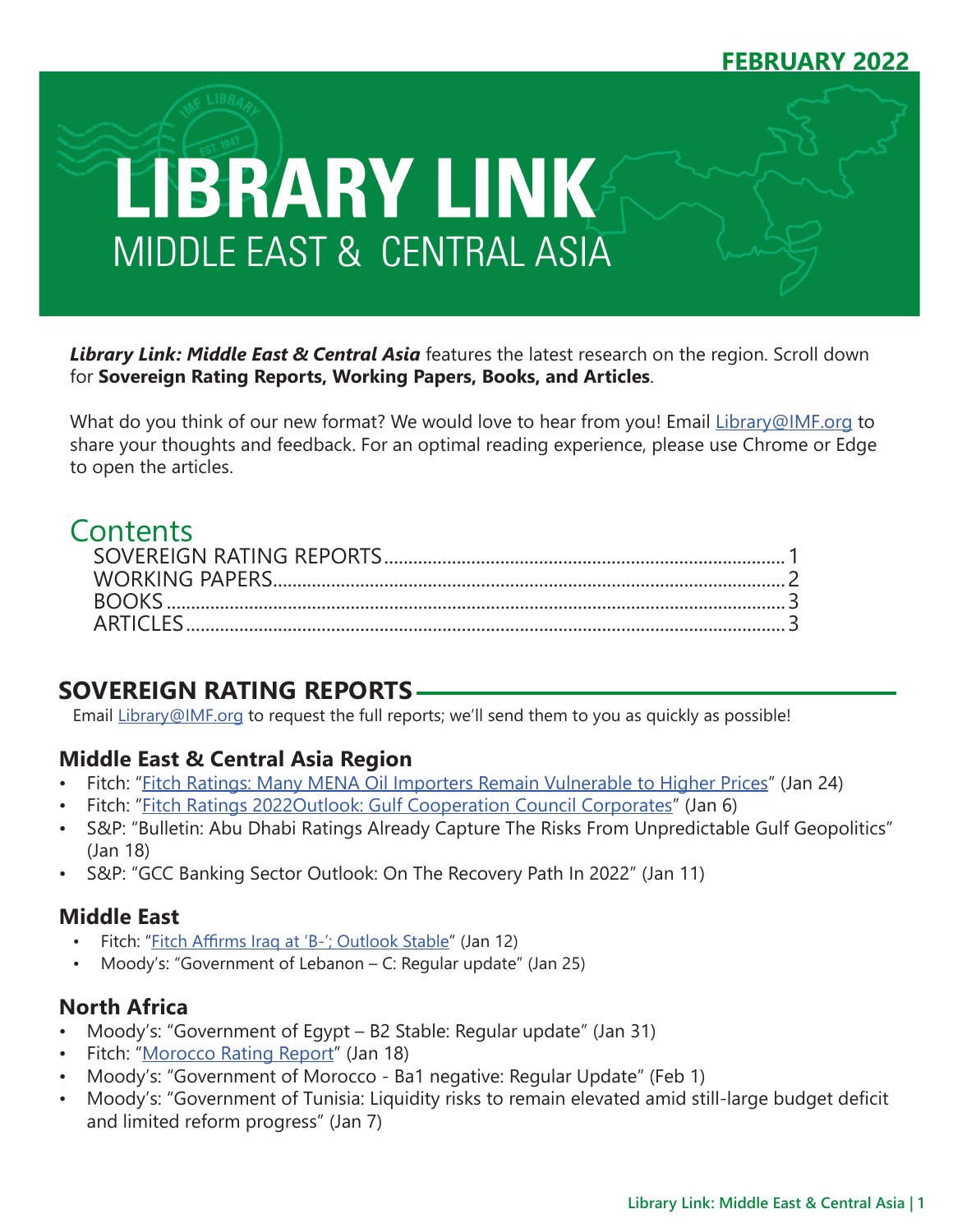## <span id="page-1-0"></span>**Gulf Cooperation Council**

- Fitch: "[Fitch Downgrades Kuwait to 'AA-'; Outlook Stable](http://t.imfconnect.imf.org/r/?id=h6d0667,3272650,33860b5)" (Jan 27)
- S&P: "Research Update: Kuwait Ratings Affirmed At 'A+'; Outlook Remains Negative" (Jan 14)
- Fitch: "[Fitch Revises Oman's Outlook to Stable; Affirms at 'BB-'](http://t.imfconnect.imf.org/r/?id=h6d0667,3272650,33860b6)" (Jan 20)
- Moody's: "Banks Saudi Arabia: Macro profile Moderate+" (Dec 30)

## **Caucasus and Central Asia**

- S&P: "Research Update: Azerbaijan Ratings Affirmed At 'BB+'; Outlook Stable" (Jan 21)
- Moody's: "Government of Kazakhstan Baa2 stable: Update following change in political and social risk scores" (Jan 21)
- S&P: "Bulletin: Unrest In Kazakhstan Lifts The Lid On Underlying Institutional Weaknesses" (Jan 6)
- Moody's: "Government of Kyrgyz Republic B3 stable: Annual credit analysis" (Feb 15)
- Fitch: ["Fitch Ratings Sees Reform Progress, Risks Across Sectors in Uzbekistan](http://t.imfconnect.imf.org/r/?id=h6d0667,3272650,33860b7)" (Jan 7)

# **WORKING PAPERS**

### **[Revisiting Labor Market Regulations in the Middle East and North Africa](http://t.imfconnect.imf.org/r/?id=h6d0667,3272650,33860b8) (Jobs Working Paper No. 64, World Bank)**

This paper analyzes the key characteristics of labor market regulations in the Middle East and North Africa (MENA) and benchmarks them against international practices. The main objective is to identify strengths and weaknesses in the regulations and to inform governments about policy options to enhance employment outcomes in the region. This paper finds that the region has generally flexibly hiring rules, but that redundancy regulations are relatively rigid and costly compared to international practices.

### **[Renewable Power Policies in the Arab Gulf States](http://t.imfconnect.imf.org/r/?id=h6d0667,3272650,33860b9) (Middle East Institute)**

The Arab Gulf states appear to be following a common template in responding to the global transition toward an energy system in which renewables play an increasingly central role. They are publicizing renewable energy targets, decarbonizing upstream and downstream oil and gas operations, commissioning renewable energy projects, and improving energy efficiency, among other strategies.

### **[Kazakhstan Economic Update, Winter 2021/2022: Economic Recovery during Challenging](http://t.imfconnect.imf.org/r/?id=h6d0667,3272650,33860ba)  [Times](http://t.imfconnect.imf.org/r/?id=h6d0667,3272650,33860ba) (World Bank)**

After suffering a pandemic-driven slump in 2020, Kazakhstan's economic recovery is on track, having sustained quarterly growth throughout Q3 2021. Reduced COVID-19 cases and the loosening of mobility restrictions support business activities and maintain the rebound in consumer demand. We project real GDP growth in the 3.5-4.0 percent range in 2022, although the economy will remain below the pre-pandemic baseline path for the entire forecast horizon.

### **[Lebanon Economic Monitor, Fall 2021: The Great Denial](http://t.imfconnect.imf.org/r/?id=h6d0667,3272650,33860bb) (World Bank)**

The scale and scope of Lebanon's deliberate depression are leading to the disintegration of key pillars of Lebanon's post-civil war political economy. Monetary and financial turmoil along with surging inflation continue to drive crisis conditions. Public finances improved in 2021 as spending collapsed faster than revenue. Lebanon urgently needs to adopt and implement a credible, comprehensive, equitable reform plan if it is to avoid a complete destruction of its social and economic networks and immediately stop irreversible loss of human capital.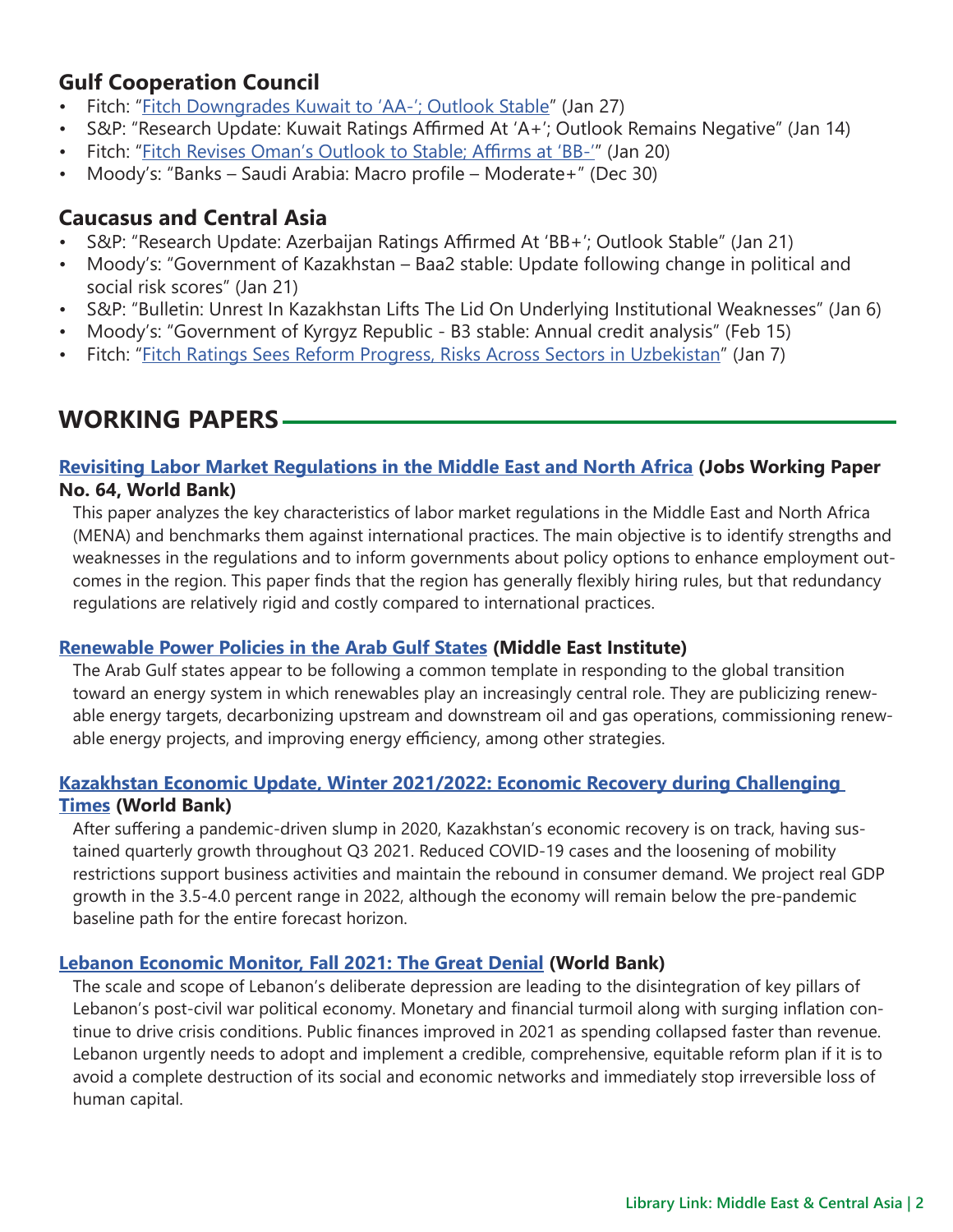#### <span id="page-2-0"></span>**[Tunisia Economic Monitor, Winter 2021 : Economic Reforms to Navigate Out of the Crisis](http://t.imfconnect.imf.org/r/?id=h6d0667,3272650,33860bc) (World Bank)**

The Economic Monitor examines four possible factors behind Tunisia's slow recovery. First, the drop in mobility related to the pandemic may have been more harmful in Tunisia. However, mobility in Tunisia has dropped to a similar extent as other countries and it has now returned to pre-pandemic levels following the acceleration in the vaccination campaign since July. If anything, the mobility drop in Tunisia has resulted in a lower reduction in economic activity than in comparator countries as Algeria and Egypt.

## **BOOKS**



#### **Modernity, development and the decolonization of knowledge in Central Asia: Kazakhstan as a foreign aid provider by Nafissa Insebayeva**

(Please contact Library@IMF.org to request the book)

This book joins the discussion on foreign aid triggered by the rise of multiplicity of emerging donors in international development and explores the transformation of Kazakhstan from a recipient country to a development aid provider.



#### **[Blue Skies, Blue Seas: Air Pollution, Marine Plastics, and Coastal Erosion](http://t.imfconnect.imf.org/r/?id=h6d0667,3272650,33860bd)  [in the Middle East and North Africa \(Vol. 2\): Overview](http://t.imfconnect.imf.org/r/?id=h6d0667,3272650,33860bd) By World Bank**

This book shows how virtually all forms of natural capital, but particularly 'blue' natural capital, skies and seas, has been degrading in the Middle East and North Africa (MENA) region over the last three decades, and focuses on the three challenges of air pollution, marine plastics, and coastal erosion.

# **ARTICLES**

### **[Special Issue on the Economics of the Middle East and North Africa](http://t.imfconnect.imf.org/r/?id=h6d0667,3272650,33860be) (Scottish Journal of Political Economy 69 (1): 1–3)**

This special issue brings together five papers on different aspects of the economics of the Middle East and North Africa (MENA), a region which is relatively under-researched. These papers are revised versions (or in one case an extension) of papers presented at the fourth workshop, held at Panmure House in Edinburgh, of the Research Initiative on the Economics of the Middle East (https://rieme.org/).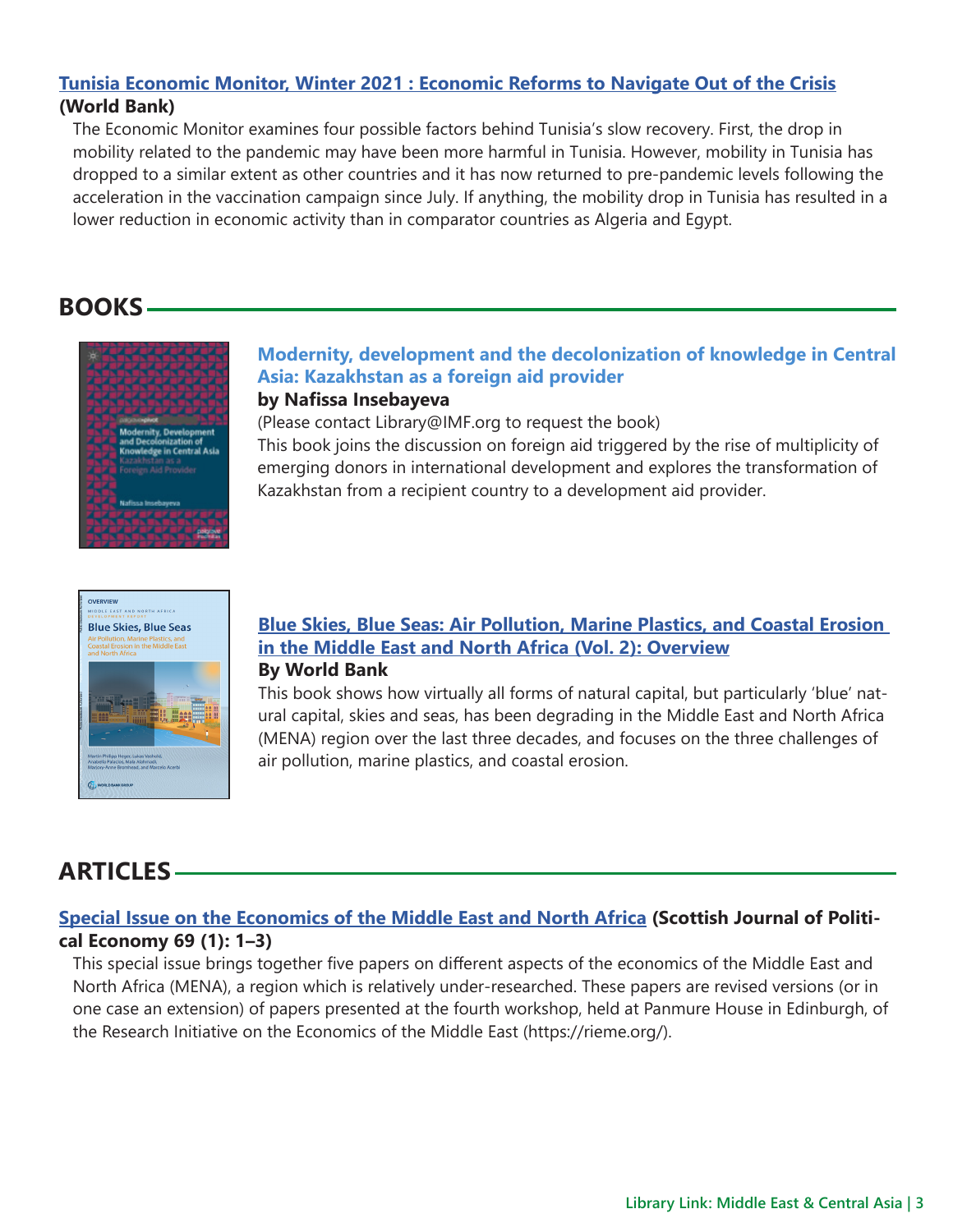#### **[Competition, Cost Efficiency and Stability of Banks in the MENA Region](http://t.imfconnect.imf.org/r/?id=h6d0667,3272650,33860bf) (The Quarterly Review of Economics and Finance, December)**

The objective of this paper is to study the relationship between competition, cost efficiency, and bank stability for a sample of 222 commercial banks operating in the Middle East and North Africa (MENA) region over the period 1999–2018. The results obtained by the system Generalized Method of Moments (GMM) show that competition positively affects both the cost efficiency and stability of the banks in our sample, where competition is measured by the Panzar-Rosse H-statistic and alternatively by the Lerner index. Moreover, the results reveal the existence of a significant relationship between most bank-specific, macroeconomic and institutional factors and the cost efficiency and stability of banks.

### **[Climate Change, Macroeconomic Sensitivity and the Response of Remittances to the North](http://t.imfconnect.imf.org/r/?id=h6d0667,3272650,33860c0)  [African Countries: A Panel VAR Analyse](http://t.imfconnect.imf.org/r/?id=h6d0667,3272650,33860c0) (International Journal of Sustainable Development & World Ecology: 1–14)**

This article aims to empirically analyse the role of remittances in alleviating the real GDP oscillations induced by the meteorological variability detected by the average annual changes in precipitation and temperature in the North African countries between 1980 and 2016. We use a vector autoregressive model on panel data (PVAR) in order to allow endogenous interactions between the model variables and to circumvent the problem of a small series size by combining the spatial and temporal dimensions. Our results aim to show on the one hand the negative impact of interannual meteorological variability on real GDP per capita.

### **[Trade Impact of Reducing Time and Costs at Borders in the Central Asia Regional Economic Co](http://t.imfconnect.imf.org/r/?id=h6d0667,3272650,33860c1)[operation Region](http://t.imfconnect.imf.org/r/?id=h6d0667,3272650,33860c1) (Emerging Markets Finance and Trade: 1–18)**

Trade facilitation, by reducing trade costs and raising the efficiency of moving goods across borders, is integral to international trade. Using novel data on bilateral time and cost measures for trade facilitation in the Central Asia Regional Economic Cooperation (CAREC) Program, this study estimates the trade impact of reducing time and costs at border crossing points within CAREC. The gravity model estimations show that reducing time by 10% at the inbound border increases trade among CAREC countries by 1 − 2%.

### **[Analyzing Energy Trade Policy in Central Asia Using the Intercountry Trade Force Approach](http://t.imfconnect.imf.org/r/?id=h6d0667,3272650,33860c2) (Economic Analysis and Policy 73 (March): 441–54)**

The main purpose of this study is to examine the energy trade pattern of Central Asian economies, which are regarded as significantly rich in natural resources. To this end, the generalized method of moments (GMM) based on the intercountry trade force approach, and data from 2001–2018 are employed. The empirical results confirm the significant impacts of the gravity index, free space of trade, and urbanization level in shaping Central Asia's energy trade patterns. Our main conclusion is that variables have different impacts on the trade directions of imports and exports.

### **[Risk or Opportunity? The Belt and Road Initiative and the Role of Debt in the China-Central](http://t.imfconnect.imf.org/r/?id=h6d0667,3272650,33860c3)  [Asia-West Asia Economic Corridor](http://t.imfconnect.imf.org/r/?id=h6d0667,3272650,33860c3) (Eurasian Geography and Economics: 1–13)**

This Research Note provides an empirical contribution to the discussion on the debt implications vis-à-vis the unfolding of the Belt and Road Initiative (BRI). For this purpose, we analyze the impact of external debt and other relevant factors on the economies of the China-Central Asia-West Asia Economic Corridor using panel data over the period 1996–2018. As another key component of this major development strategy, infrastructure is also found to have a positive impact. The results thus foreshadow growing opportunities as the BRI unfolds, albeit with foreseen issues related to debt sustainability, ecological and wellbeing considerations.